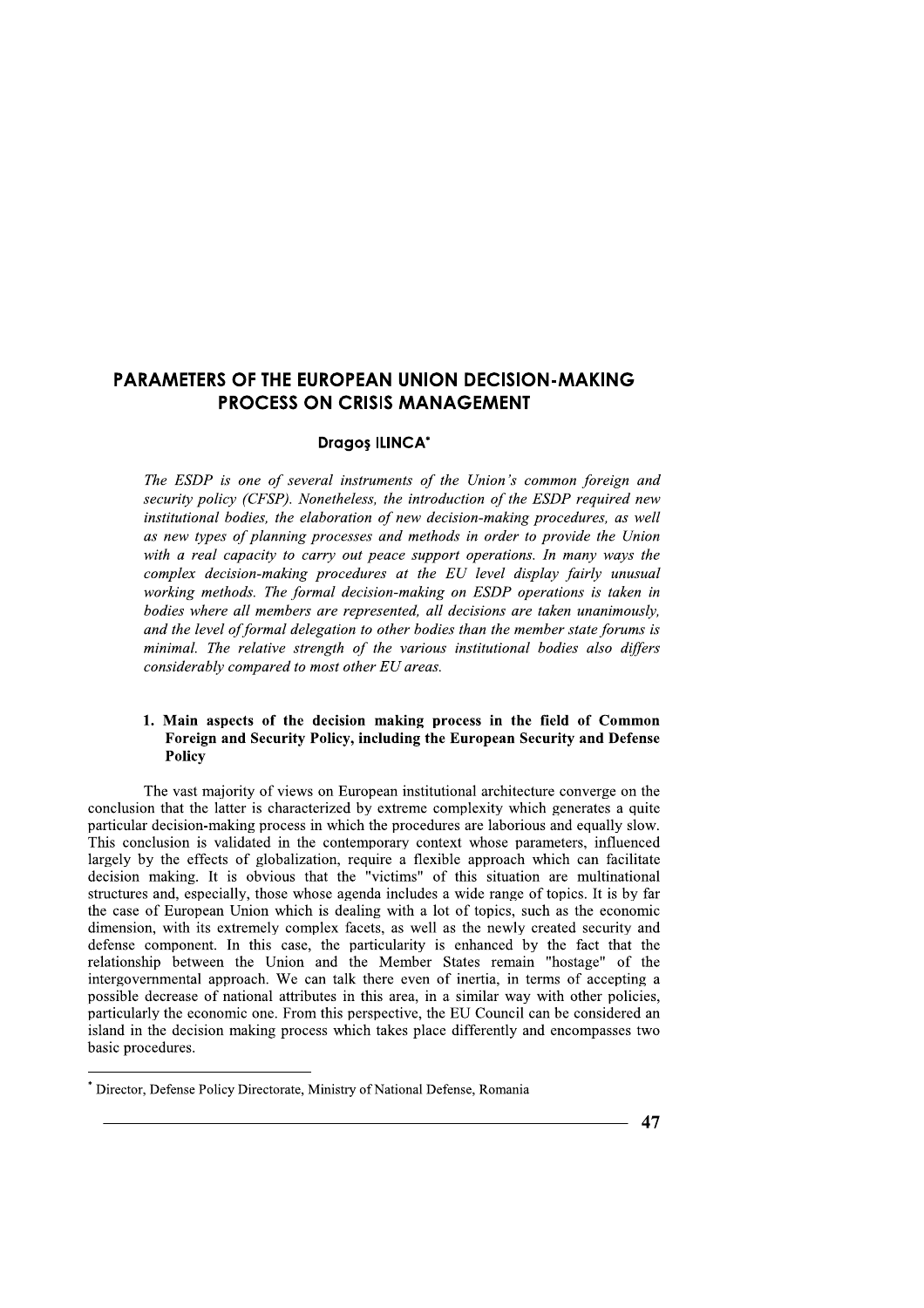The first concerns the parameters of decision on matters of strategic relevance, such as: amending the Treaties of the Union, European Union enlargement, drafting the budget, foreign relations, defense and security related issues. In these cases, decisionmaking within the Council relies totally on the consensus principle.

The second procedure is applicable to the remaining areas that are in the EU Council courtyard, where the decision making process can be conducted by Qualified Majority (QMV-Qualified Majority Voting). Within this system each Member State has a number of votes<sup>1</sup> corresponding to its population (number of voters) and its geographical size, as follows:

•Germany, France, Italy and the UK - 29 votes

•Spain and Poland - 27 votes

•Romania - 14 votes

•Netherlands - 13 votes

- •Bulgaria, Czech Republic, Greece, Hungary, Portugal 12 votes
- Austria, Bulgaria and Sweden 10 votes
- •Denmark, Ireland, Lithuania, Slovakia and Finland 7 votes
- •Cyprus, Estonia, Latvia, Luxembourg and Slovenia 4 votes

•Malta 3 votes

In order to establish a balanced decision-making to represent, as far as possible, the interests of as many Member States, the adoption of a decision by OMV, the Treaty of Nice sets the threshold for passing a decision is 73.9% out of the total number of Council votes (255/345).

As regards security and defense, they are subjected to the first procedure. From the perspective of overcoming the difficulties arising from the implementation of the consensus, the Treaty of Amsterdam has introduced a new mechanism known as "constructive abstention", maintained by the Lisbon Treaty. The provisions of this instrument allowed that in case one state is not in favor of a decision can support the Union by expressing its choice to abstain. At the same time, the intergovernmental nature of CFSP-ESDP grants to the respective member state a certain degree of freedom in applying this decision. Nevertheless, it should be noted that this type of procedure does not apply in case the abstaining states represent 1/3 of the Council votes.

Also, the EU framework includes an additional tool, namely Enhanced Cooperation<sup>2</sup>, which offers the possibility of establishing enhanced types of cooperation between Member States in developing projects or initiatives related to the foreign and security issues. To avoid initiation of such projects contrary to the general guidelines, the use of this tool can be made only for the implementation of the Joint Actions or Common Position adopted by the Council.

In procedural terms, the TEU stipulates that implementation of such cooperation has to be based on a request to the Council made by the Member States which so wish. Council consent is absolutely necessary to start such an initiative; the decision in this regard should be obtained by OMV. At the same time, there is an obligation that Parliament has to

∴.

 $1$  http://www.europa.eu/consilium

<sup>&</sup>lt;sup>2</sup> Official Journal of European Communities, no. C325, 24.12.2002, p. 28-30.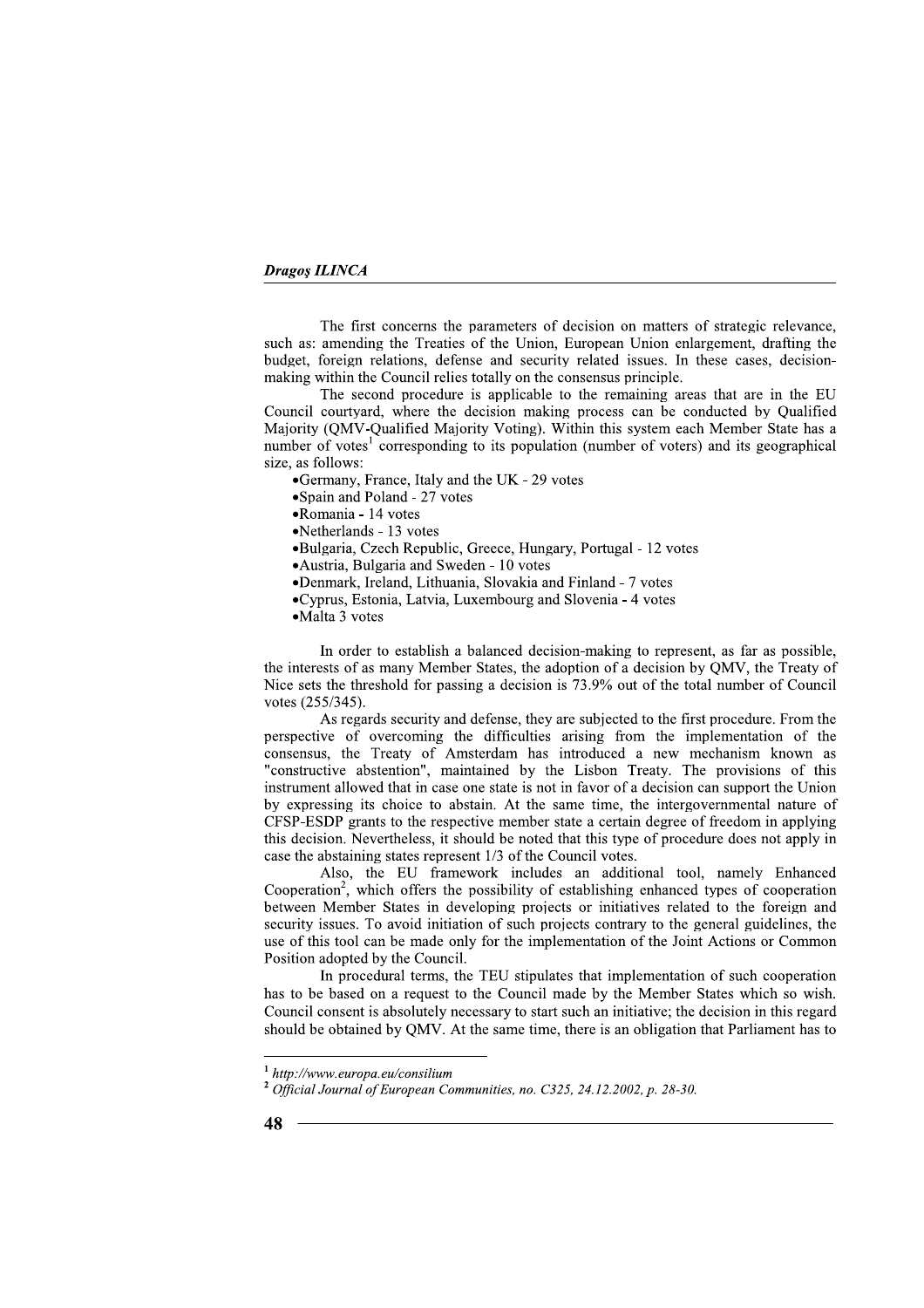**Parameters of the European Union Decision – Making Process on Crisis Management** 

be informed regarding the application of this formula. Equally, there are limitations regarding the initiation of these issues, given the fact that the other Member States may ask the initiative to receive approval of the European Council, where the procedure involves consensus. Finally, it should be noted that the application of Enhanced Cooperation formulas is not possible in the military dimension of the European Security and Defense, which is entirely subject to the consensus of the Member States.

Routine decision making is based on the policy guidelines coming from the European Council meetings. The implementation process lies in the EU Council responsibility, which act in this regard through the General Secretariat and sometimes alongside with other EU institutions like the European Commission. At the Council's level, the most important structure is the Political and Security Committee (PSC), a body with major attributes in the exercise of decision making in security and defense issues.

In drawing up documents on security and defense issues, the PSC receives recommendations and advice from the Military Committee, the Committee on the Civil Aspects of Crisis Management, the Commission (if any), legal services and other bodies concerned from the General Secretariat. On this basis, the Political and Security Committee agrees to the document to be submitted to the Permanent Representatives Committee to discuss possible problems for which consensus was not reach. The next level is the EU Council in Foreign Ministers format which, practically, give the final approval on the documents.

To an equal extent, the role of European bureaucracy is supplemented by that of the Member States whose influence is exercised both through national representation structures to EU and also through the Council Presidency. From this perspective, the Member States influence in determining the agenda of ESDP reveals the tendency to use a direct approach to the Presidency in order to promote certain initiatives. Obviously, these aspects are part of the so-called lobby process which is integral part of every decisionmaking typology. Clearly, the informal process favors the Member States which has a significant contribution in the development of the component of security and defense. Usually, the contribution component, both in terms of forces and capabilities constitutes the leverage within the informal dialogue with the EU Council Presidency.

### 2. The main aspects of the decision-making process on the operational dimension

Although subsumed from the institutional perspective to the External Relations and security, the ESDP has a certain degree of particularity in terms of procedures. Basically, we can talk mainly about interguvernamentalist behavior in its almost pure form. It is equally the result of the compromise between European bureaucracy and Member States as well as the effect of the latter reluctance in reducing the prerogatives over the national resources. For these reasons, the set of rules agreed under the CFSP it is used only as guiding principles for the decision-making process carried out under the CESDP.

The main effect of this situation is located inside the interaction between actors involved in the decision-making process, particularly regarding the size of operational commitments. Within this framework, we can talk even about an appetence of the Member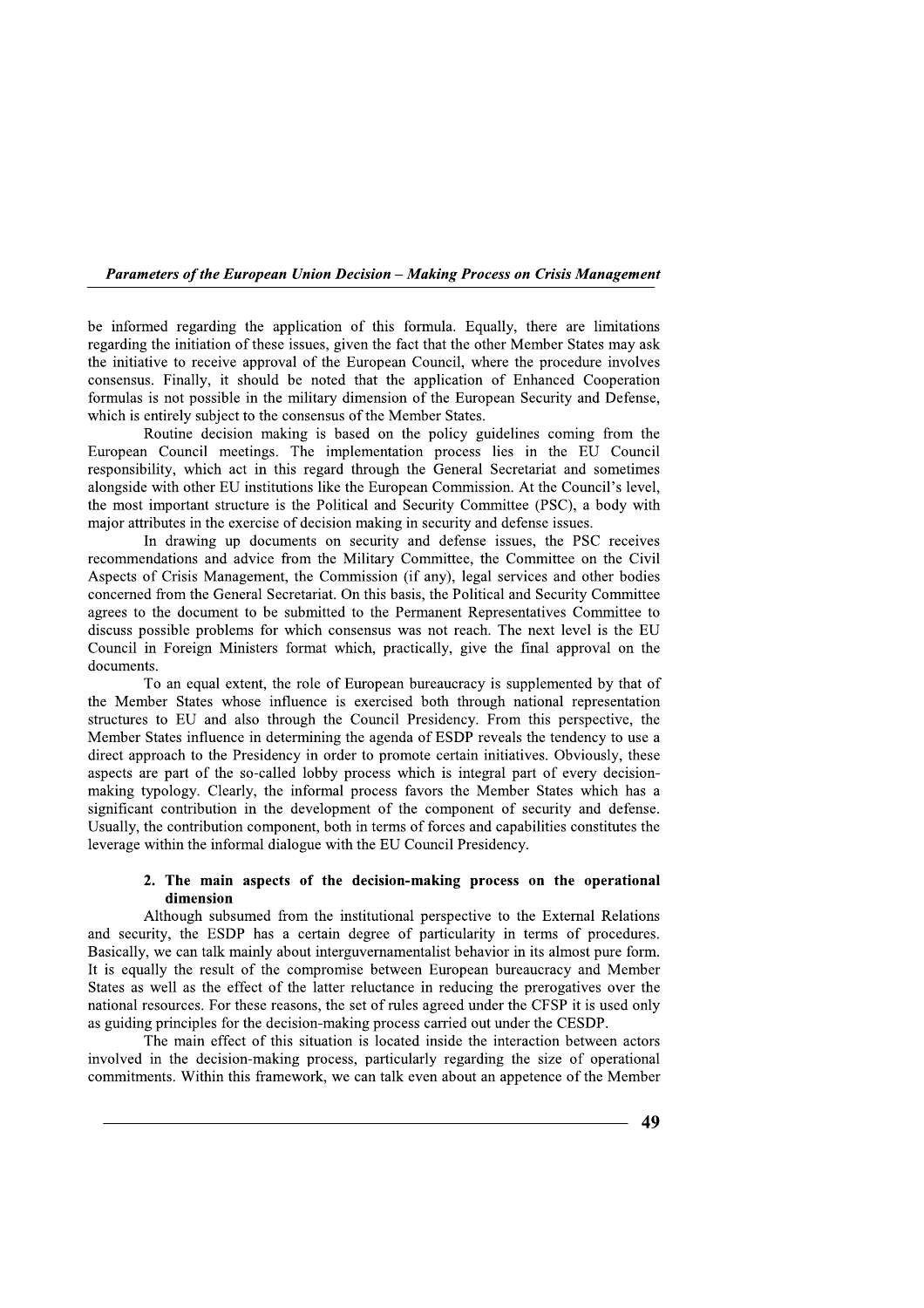States in using their powers in order to influence the deployment of national contingents under the European flag. From this perspective, relational dynamics in the EU is targeted exclusively by the interests of Member States, the margin of maneuver of the bureaucracy and therefore of the Community approach being very limited.

Associated differences could be depicted, also, in the distribution of roles and powers between the European structures. As it is known, the lion-share is held by the EU Council, in the format of foreign ministers, the presence of European structures, particularly the European Commission, being extremely small. However, the role of the Council is affected by the Member States, which have the tendency to use it rather as a body of work, in order to preserve their prerogatives in coordinating the CESDP activities.

Clearly, this approach was reflected in structuring the EU decision-making on two levels. The first is the decision to launch negotiations on the operation per se, in which the main issues if political interest on the feasibility of the initiative. At the same time, the basic concern is the way in which the operation meets the Union's strategic interests. This requires a wide consultation process in order to mitigate the political concerns of the Member States. This component will record a variety of influences, from the classical typology of expression the national interests to the institutional "interferences" of the European bureaucracy through the General Secretariat and, especially, the High Representative for CFSP. In close conjunction with these aspects, the next steps are related



to the analysis of the EU capacity to conduct the respective operation. From this perspective, decisionmaking process is conducted in a comprehensive manner by involving both the political segment of European architecture, as well as military one or, as appropriate, that responsible for managing the civilian aspects of EU involvement in crisis management.

The second level of the decision making process for launching an operation is the segment covering the effective planning of the operation. Within this framework, the aim is to articulate a typology of civilmilitary approach at the level of the structures involved. In this context, the operational phase of the decision-making process takes place in parallel with policy dialogue on this issue. The purpose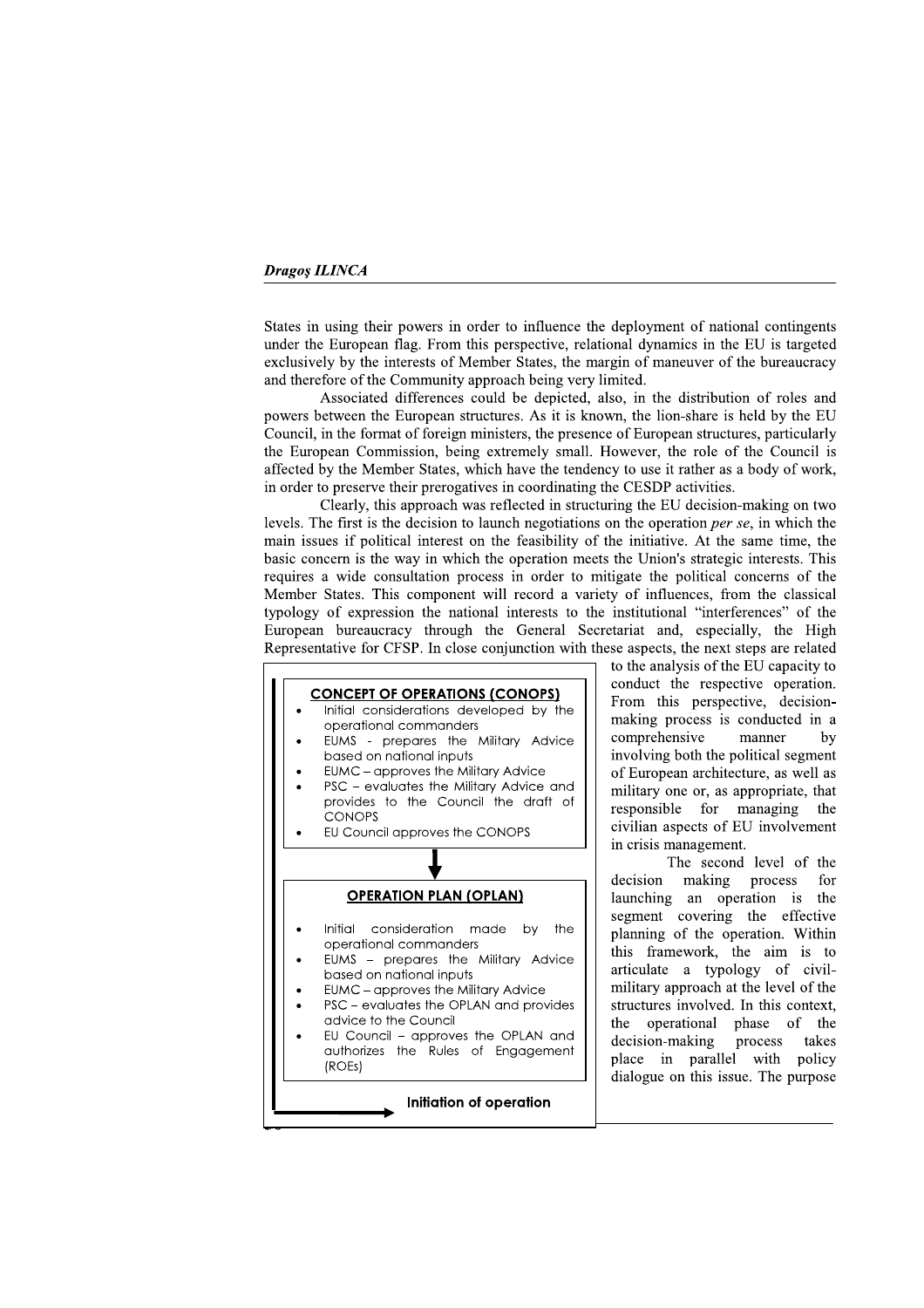Parameters of the European Union Decision - Making Process on Crisis Management

of this approach is to have a clearly and faster process and to formulate a coherent response on both dimensions, civil, political, or military.

From this standpoint, the Political and Security Committee is the main structure responsible for general management and for examining the options that may be the undertaken in order to respond. Pre-operational process is one iterative including three major phases: development of the concept of crisis management, development of the strategic options, and development of practical operational planning.

In this context, the PSC is responsible for developing the crisis management concept, which is meant to provide political and military objectives of the mission. Military specifications are based on the recommendations of the Military Committee, supported, in return, by the Military Staff expertise. Within the same logic, civilian recommendations are offered by the Committee for Civilian Aspects of Crisis Management. After approval by the EU Council of the Concept, PSC ask Military Committee for developing strategic military options which will be provided alongside with further recommendations. Based on this detailed military analysis PSC assesses strategic military options and propose a draft decision to the Council for approval. The next step is designation of the operational commander of the force.

At the same time, PSC requests the EUMC to develop the planning directive operation. Based on its approval by the PSC, the operational commander outlines the concept of the operation (CONOPS) and Operation Plan (OPLAN). The next step consists in filling the requirements for the operation. Within this, formal offers of forces and capabilities are committed by Member States on a voluntary basis, in the framework of Force Generation Conference.

Practically, this approach allows all Member States<sup>3</sup> a high degree of involvement in the orientation of the decision-making process. As in the case of all international organizations, engaged in crisis management operations, especially the UN, easily the Member States retain full and simultaneously control in all phases of the operational process, including its concrete expressions. On this line, all decisions are made within the structures among which Member States are represented and can, therefore, to exercise their control.

Also, unlike the EU decision-making system used in other areas such as agriculture, competition, trade, the process used under CESDP is fluid but marked by a rigorous observance of procedural formalism. Therefore, the share of the informal component is quite limited, involving Member States and, less community structures. The "respect" showed by them vis-à-vis formal dimension of CESDP is, in the Member States perception, the only way through which their interests can be safeguarded. It is a concern that we find also at the smaller states which are extremely interested in maintaining balance in the decision-making and, by extension, within the entire European construction.

Analysis of Member States conduct in the context of operational commitments, offers a complex picture arising from the interaction of a number of factors. Of course, the spotlight is put on those political considerations and requirements that are characteristic of

 $3$  With the exception of Denmark which is not involved within the defence aspects of CESDP.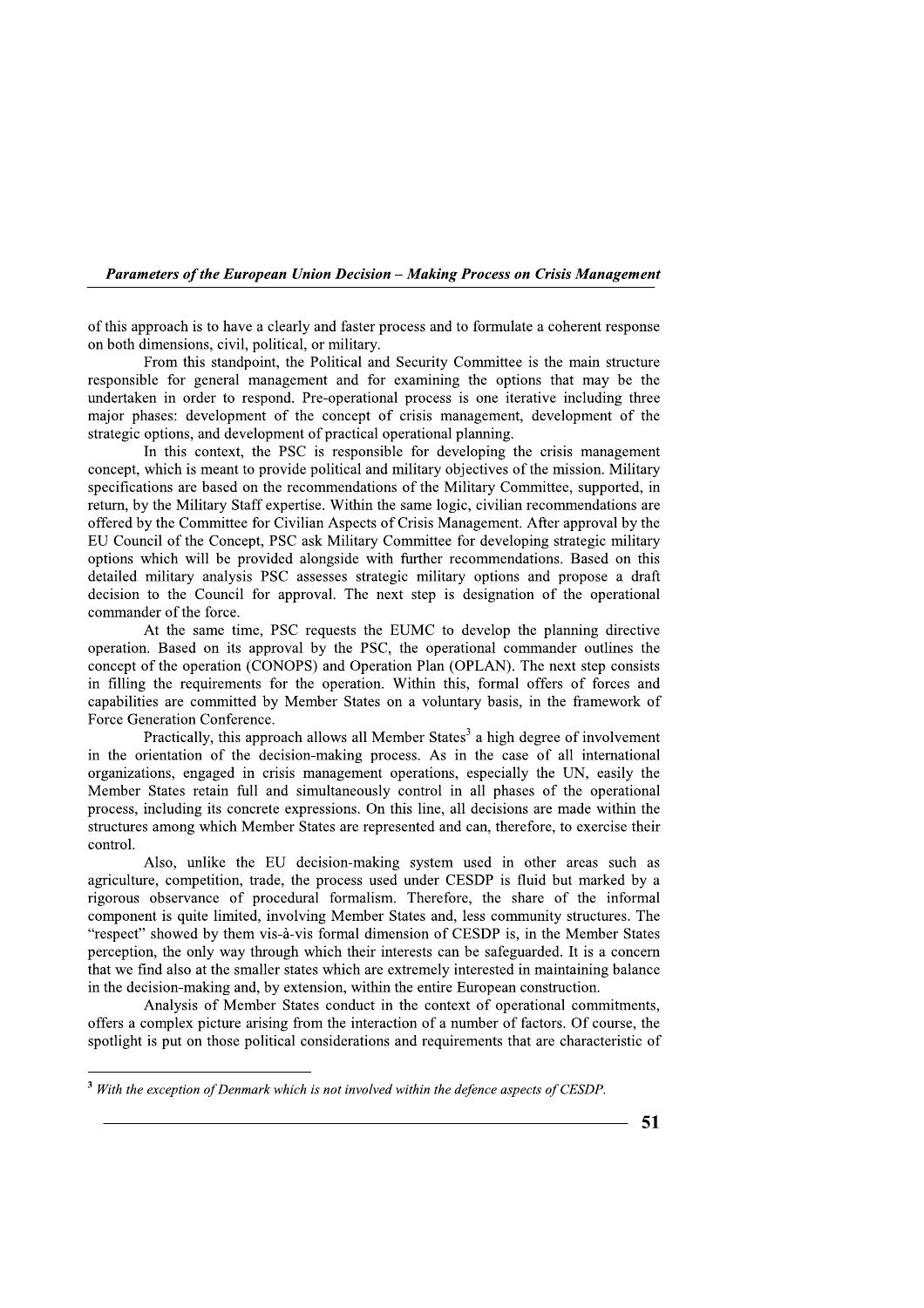each operation and obviously related to the particular conditions in the geographical theater. Of at least equal importance is the attitude of the Member States as regards the opportunity to launch an operation in a given area; their positions were shaped based on their strategic interests. From this point of view, the way in which states perceive the opportunity to deploy an operational commitment is juxtaposed on their behavior in relation with the geographical area.

Last but not least, the complex landscape related to the operational commitment is influenced by the effective capacity of Member States to feed the force generation process. The first major aspect of this complex picture is the early stages of the process of organizing the operational commitments, namely the area from where this kind of initiatives originate. In case of operational commitments, this is placed in the area of responsibility of Member States, each of which can, theoretically, to launch such an initiative. CESDP regulatory framework allows such an approach, but the management aspects of operational endeavors are located outside the formal framework and therefore subject to negotiations between them.

It is clear that the CESDP is perhaps the only policy of the European Union suitable to an "excessive" manifestation of national interests due to the absence of the specific *acquis*. Therefore, the negotiations between Member States and hence the informal component of the decision-making process, are even more significant, including at the level of operational commitments.

These aspects crafted the current situation in which EU operational experience is relying almost completely on the willing and interests of the Member States. We can talk in this respect about of certain of behavioral patterns. The most notably is by far the France case. Basically, the French model testifies the viability of using the full set of advantages that intergovernmentalism provides. This, both in terms of projecting, through operations, of its own security agenda, and, also, by promoting certain initiatives which give substance to the security and defence component.

If this is available in the case of bigger EU members, for the smaller states things are much more complex. It could be stated, without fear of error, the traceability and also the predictability of the behavior of members with less influence. In the vast majority, their basic option has been to support the launch of such types of engagement of the Union as a appropriate tool to increase their visibility. Also, this approach is meant, in their strategy, to offer certain compensations especially in filling various positions within the institutional hierarchy of the European Union. These are the main features of the smaller states approaches vis-à-vis CESDP. In spite of the pragmatic character, this tactic contributed, in essential way, to move further the European defence and security project.

The best evidence of this state of work is the structure of multinational contingents deployed under the aegis of the Union in various theaters of operations. If in the first period after adoption of CESDP framework, operations launched by EU included a limited number of countries, gradually, the structure of European operational commitments incorporated an ever increasing number of Member States. It was undoubtedly a gradual process that culminated in the involvement of countries traditionally considered to be "neutral". The most relevant case is that of Ireland, which after a neutral approach to the involvement in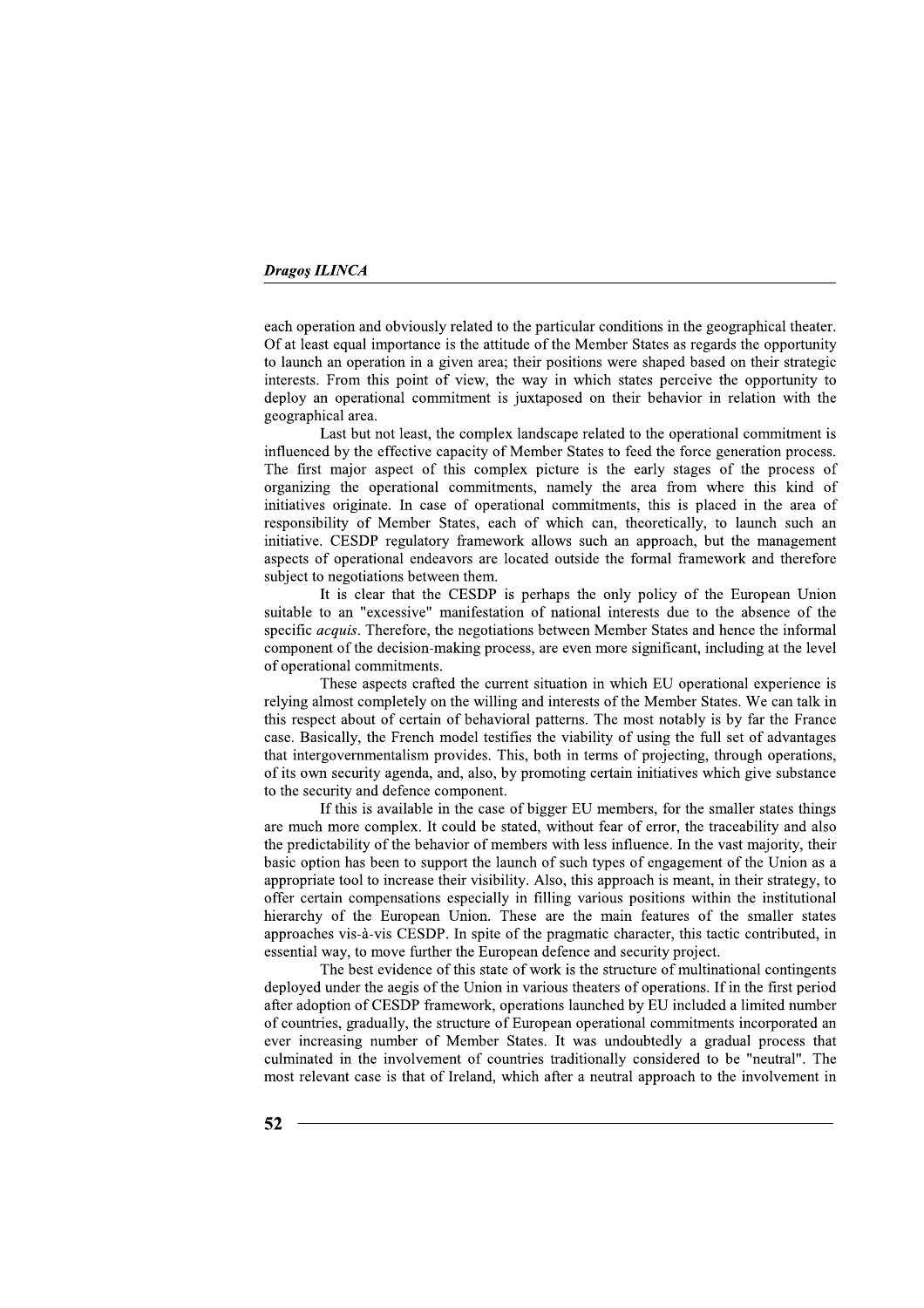Parameters of the European Union Decision - Making Process on Crisis Management

the operational development of CESDP changed radically his approach in order to become one of the most important actors in the field, by assuming the leadership of EU operation in Chad and Central African Republic.

The same attitude can be found in the case of so-called "neutral states" like Finland, Sweden, Austria and even those outside the European institutional, such as Switzerland.

All these are elements of a clear trend whose purpose will be involvement, in various forms, of the entire set of Member States. To the arguments set out above must be added the need for Member States to be involved in all decision-making aspects related to the operational dimension. A similar phenomenon was recorded in the context of creating the EU rapid response capabilities, particularly Battle Groups. Within this framework it can be traced the same approach which, ultimately, culminated with the participation in such formulas of all Member States.

It is obvious that this tendency will extend to the all areas managed by CESDP. particular after the adoption of the new European Union Treaty. The Lisbon Treaty increased relevance for the development of ESDP lies mainly in its implementation formulas, especially those related to the Permanent Structured Cooperation<sup>4</sup> in the defense area. From this perspective, providing relevant capabilities for crisis management operations is one of the basic criteria for eligibility of membership within this type of cooperation. This could anticipate a consolidated tendency regarding the national involvement within of EU operations. Risk of the self-placement outside such formulas cannot be assumed by any of them.

Also, implementation of structured cooperation formulas in an area addressed only by the logic of multi-level consensus generates a series of challenges especially on the future of the decision-making design, including operational component. Basically, the effects of the new system could generate, first of all, the emergence of the second decision system associated with the structured cooperation formulas. And from this perspective it is obvious that the choice of Member States, regardless of the weight which they have in the Union, will be participate in these formulas. This is the only way to combat the "perverse" effects of this system and to preserve the principle of consensus in the security and defense field.

Additional to the above mentioned effects, the strict control imposed by the Member States leads to a relatively opaque nature of decision making, particularly in relation to external factors of the Union, but which are involved in the operational commitments. This problem involves the so-called third countries, the allied non-EU members (Turkey and Norway), as well as states like Russian Federation and Ukraine whose security interests require involvement in the operations conducted by the European Union.

Undoubtedly, within this framework, the most well-known case is that of Turkey's participation in the EU operations, which was always accompanied by an extensive political debate centered on the level of involvement in the decision-making process. In fact the

<sup>&</sup>lt;sup>4</sup> Protocol on Permanent Cooperation established by Article 28 of the Treaty on European Union.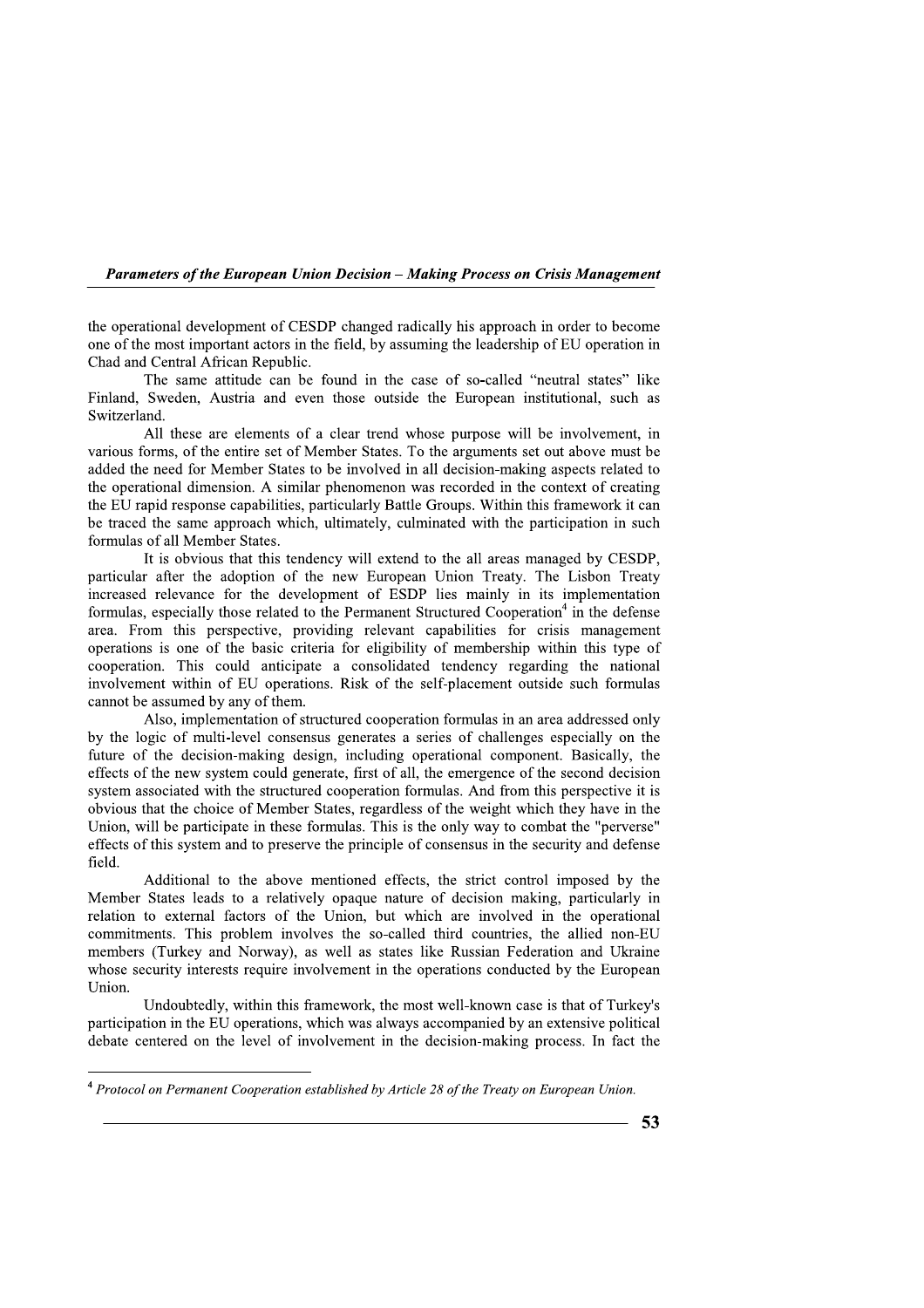issue of involving third countries in the operations is one of the main challenges for international organizations. The issue includes a significant ethical dimension, especially in regard to requests of these countries to be involved in a sufficient and enhanced manner within the decision-making process, especially on the component related to the operations to which they contribute.

Problem is valid for the European Union as well as for NATO. In the Alliance, the accents are even radical, due to the fact that countries are fully involved in the most demanding mission of the century which is ISAF operation in Afghanistan. Nevertheless, the effects of this situation were reflected differently at the level of the two organizations. In case of NATO, the difficulties to fulfill his mission in Afghanistan were those which, practically, generate the need for implementing a flexible approach in the sense of involving the States participating in the operation right from the initial stages of decision making.

The EU approach in this field is quite different. Concession made on these particular issues was a minimal one, institutionally implemented through a Committee of Contributors, whose duties relate more to the specific management of issues arising from the conduct of operational activities. In other words, the European approach aimed at maintaining the exclusive prerogatives of the Member States of its strategic decisionmaking stages.

To what extent this approach is adapted to the contemporary realities is difficult to give an answer peremptorily. Operational realities of the last decade have shown that participation of third countries in the operational commitments multinational organizations constitutes an added value. For the European Union this aspect has a particularly significance in terms of relative maturity of ESDP. Moreover, the contribution of third countries which are depository of significant operational experience as well as relevant capabilities, exceed by far the significance of the membership.

It is beyond any doubt that the involvement of third countries in EU-led operations and, hence, their involvement in the decision-making process will have a greater relevance in terms of power and capacity growth requirements. The relevance of these countries contributions will be even higher especially in the context of the member states fatigue caused by operational endurance. From this perspective, additional contributions come from states such as those listed above are likely to become more attractive for European operational commitments. Also, it could be anticipated that this situation will create additional opportunities for states coming from the outside of the European institutional perimeter and, ultimately will generate the radicalization of their positions regarding a greater involvement in decision-making process.

Within the same logic, the operational component of the EU decision-Making process will be subject to the influence of other external factors especially institutionalized ones. The most relevant is, of course, the UN which is one of the main partners of the European Union in the crisis management field. Within this context, the entire history of CESDP was marked right from the beginning by the gradual development of cooperation relations between these two organizations. The overarching principle was that of providing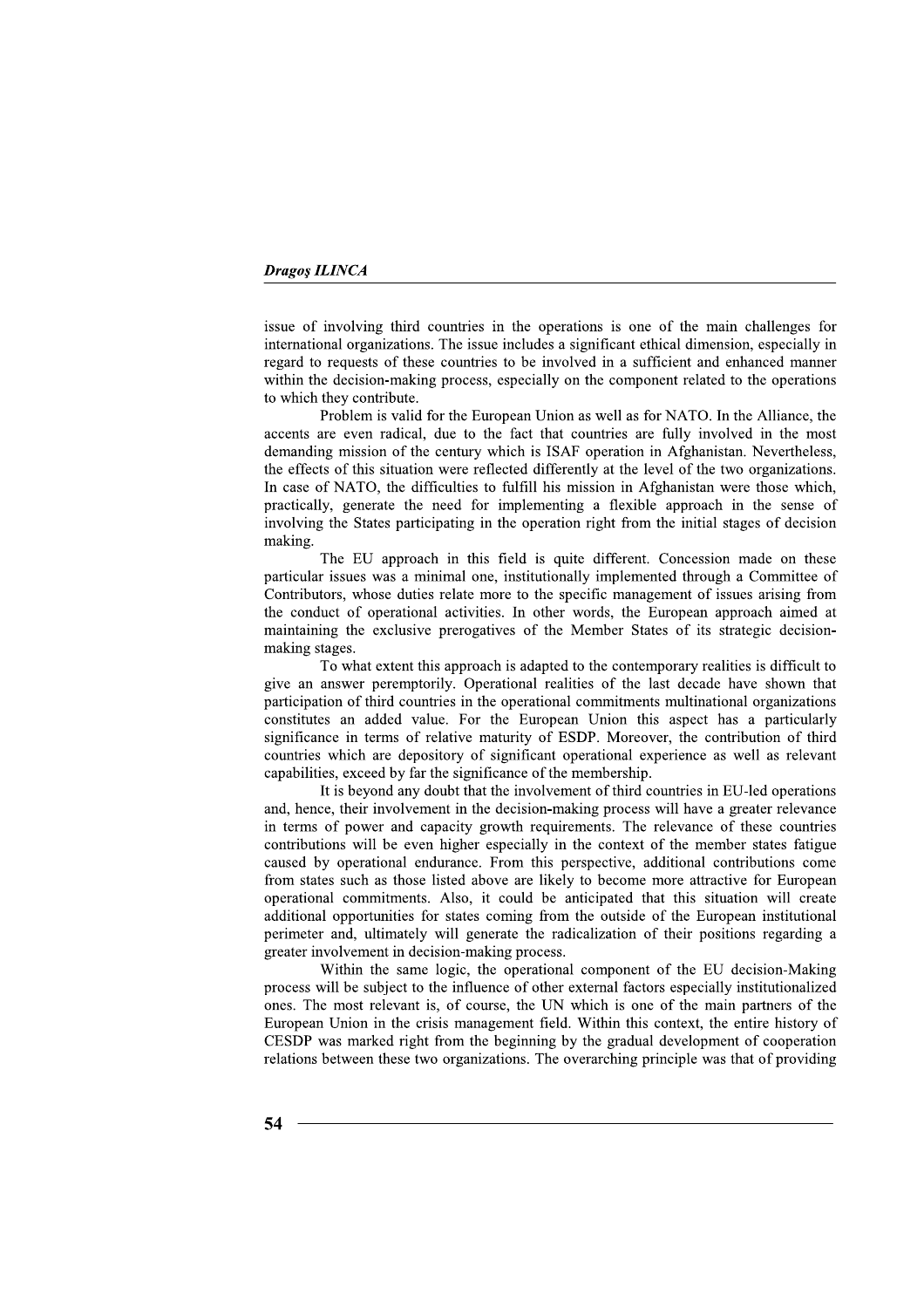**Parameters of the European Union Decision – Making Process on Crisis Management** 

the suitable support, in terms of operational commitment, for the United Nations endeavors all over the world.

This approach it was also used in relation with regional organizations such as the African Union. The analysis of operational developments in recent years shows very clearly that the EU relations with other international actors has represented the basis for almost all operational commitments undertaken by the European Union, approximately 90% of crisis management operations being launched as a result of external requests.

#### **Conclusions**

Analysis of the decision making parameters certifies the reality of a still unfinished process in which there is a series of improvisations designed to overcome deficits of a procedural nature. The presence of the latter is caused, to a decisive extent, by the various gaps and overlaps within the existing legal framework of the CESDP.

This has led to the development of decision with sufficient gaps but which, paradoxically, allows greater flexibility. It is obvious that in crafting the decision-making system, EU used, to a large extent, the experience of North Atlantic Alliance. But the level of assimilation has not reached the upper limits, leaving a number of features designed to meet the specificity of the European Union. Clearly, the procedural rules related component of the military component benefited greatly from the experience of NATO. There are many areas showing major similarities, both in terms of dominance principle of consensus and in the level of planning or carrying out proper operational commitments.

Nature of the European Union has established, however, limit the assimilation model used by the North Atlantic Alliance. Key benchmark is the civilian component of ESDP, to which have been added the main elements of novelty in terms of ongoing decision-making typology. Closely linked with this, the overall objective of ESDP is to create the capacity for launching the operational commitments in a comprehensive manner likely to generate particular forms of structuring the various stages of decision-making.

These elements were added to the extremely "complicated" agenda of the NATO-EU relations. Such procedural and institutional differences are likely to exacerbate the difficulties caused by the persistence of political disputes. Unfortunately, the problem of existing asymmetry in the decision-making processes of the two organizations is perhaps the most difficult issue that could benefit from a structured settlement. This especially since the new EU Treaty (Lisbon Treaty) introduces a number of major institutional changes that will significantly affect the decision-making, emphasizing its particularity.

Nevertheless, the current realities testify the existence of the political will to adapt the regulatory framework governing the European decision-making in the security and defense field. At the same time, there is a significant dynamism which can conduct to further adaptation of the institutional way of doing business. Even the frequent changes arising from the adoption of successive EU treaties, must be seen as steps to identify the optimal formula to operate in the current security environment. Each of these steps has enabled the development of decision-making process, which allows positive prospects in the occurrence of a system adapted to environmental realities and which will be able to support the Union's international profile.